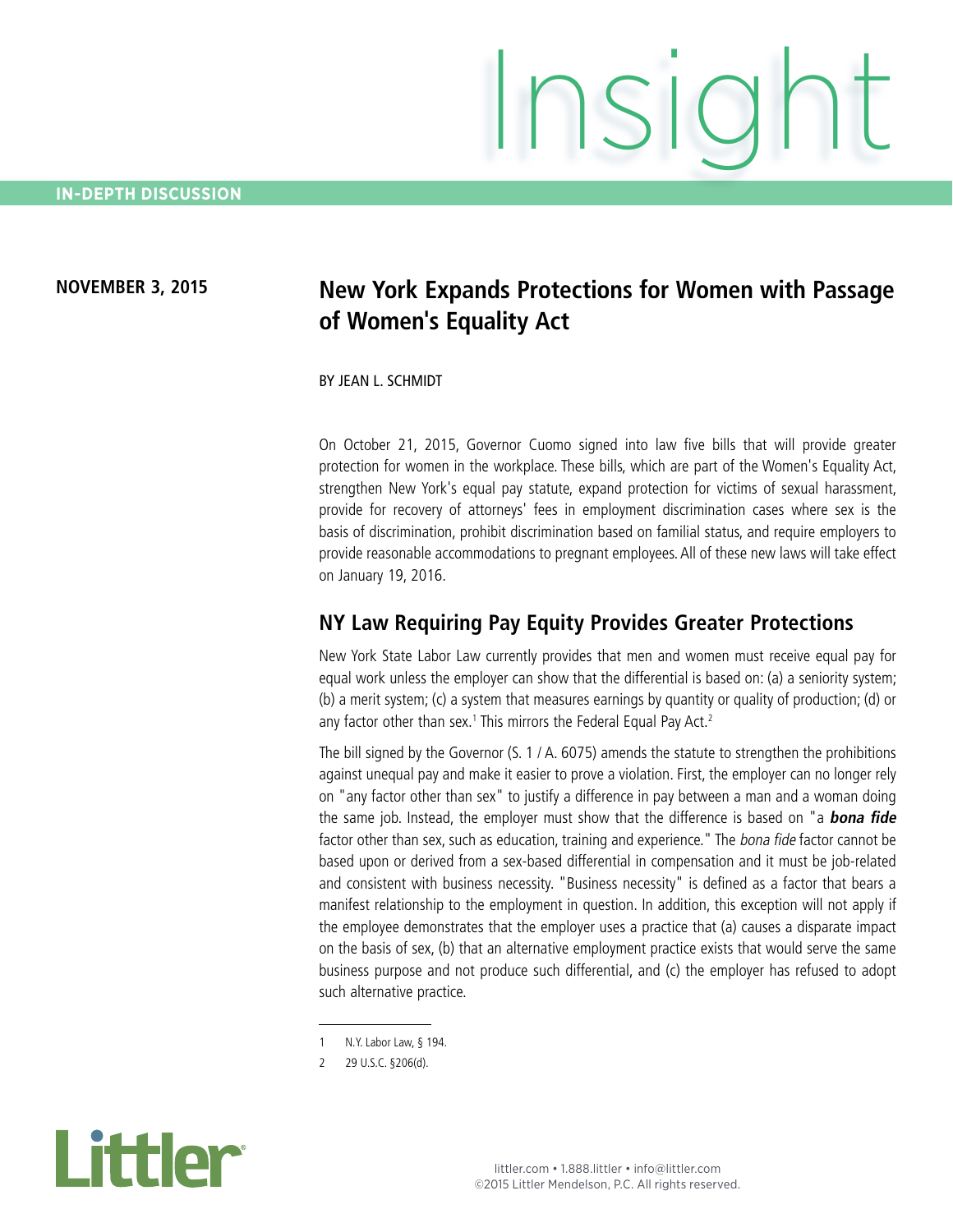Second, the amended statute clarifies that differentials in pay are prohibited even if two employees whose pay rates are being compared work in different physical locations, provided the locations are in the same geographic region no larger than a county.

Third, employers can no longer prohibit employees from sharing wage information with other employees. This will enable employees to learn whether their co-worker who is doing the same job is being paid more. Employers may have written policies that establish reasonable workplace and workday limitations on the time, place and manner for discussion about wages, including prohibiting an employee from disclosing the wages of another employee without such employee's permission. However, those policies must be consistent with standards to be promulgated by the Commissioner of Labor and consistent with all other state and federal laws, including the National Labor Relations Act.

Fourth, the amended statute increases the amount of liquidated damages from 100% of the amount of unpaid wages to 300%. So, individuals who were paid unequal wages will now entitled to liquidated damages of up to three times the amount of unpaid wages.

### **Discrimination in Employment Based on Familial Status is Now Prohibited**

The New York State Human Rights Law (NYSHRL), which prohibits discrimination in employment, has been amended to include a prohibition against discrimination in employment based on familial status.<sup>3</sup> "Familial status" means: (a) any person who is pregnant or has a child or is in the process of securing legal custody of any individual who has not attained the age of eighteen years, or (b) one or more individuals (who have not attained the age of eighteen years) being domiciled with: (1) a parent or another person having legal custody of such individual or individuals, or (2) the designee of such parent.<sup>4</sup> This means that individuals will be able to bring a claim under the NYSHRL alleging they were denied employment or a promotion or terminated or subjected to different terms and conditions of employment because of such familial status.

### **Employees of Small Businesses are now Protected from Sexual Harassment**

The NYSHRL currently does not apply to employers with fewer than four employees.<sup>5</sup> However, it is estimated that more than 60% of New York's private employers have fewer than four employees. The bill signed by the Governor amends the statute to protect all workers from sexual harassment regardless of the size of the workplace. It is not clear whether this means that a claim of sex *discrimination*, as opposed to sexual harassment, will lie in a workplace of fewer than four employees. However, the four-employee minimum continues to apply to other claims of discrimination or harassment.

### **Attorneys' Fees now Available for Claims of Sex Discrimination**

The NYSHRL does not currently provide for an award of attorneys' fees to the prevailing party with respect to any employment discrimination claims. The amended statute now provides for an award of reasonable attorneys' fees for claims of discrimination based on sex.6 An employer will be responsible for attorneys' fees only if the employer has been found liable for having committed an unlawful discriminatory practice. Note that Title VII and the New York City Human Rights Law already provide for an award of attorneys' fees to the prevailing party with respect to any claim of discrimination, including sex discrimination claims.

### **Reasonable Accommodations for Pregnant Employees are now Required**

The NYSHRL has been amended to require employers to perform a reasonable accommodation analysis for employees with pregnancy-related conditions and to provide a reasonable accommodation unless it would create an undue hardship. A pregnancy-related condition is defined as a medical condition related to pregnancy or childbirth, provided that the employee will be able to perform the job if the accommodation is offered. The statue specifies that a pregnancy-related condition is to be treated as a temporary disability for the purposes of the statute and the Division of Human Rights regulations. In short, the pregnancy accommodation requirement is consistent with the reasonable accommodation requirements for disabled employees under the NYSHRL. Note that the amendment codifies the requirement currently in the regulation that an employee must cooperate in providing medical or other information to verify the existence of a disability or pregnancy-related condition.

<sup>3</sup> Currently, the law protects against familial status discrimination in housing, but not employment.

<sup>4</sup> N.Y. Exec. Law, § 292 (26).

<sup>5</sup> N.Y. Exec. Law, § 292(5).

<sup>6</sup> The amendment also provides for attorneys' fees with respect to claims of credit discrimination based on sex.